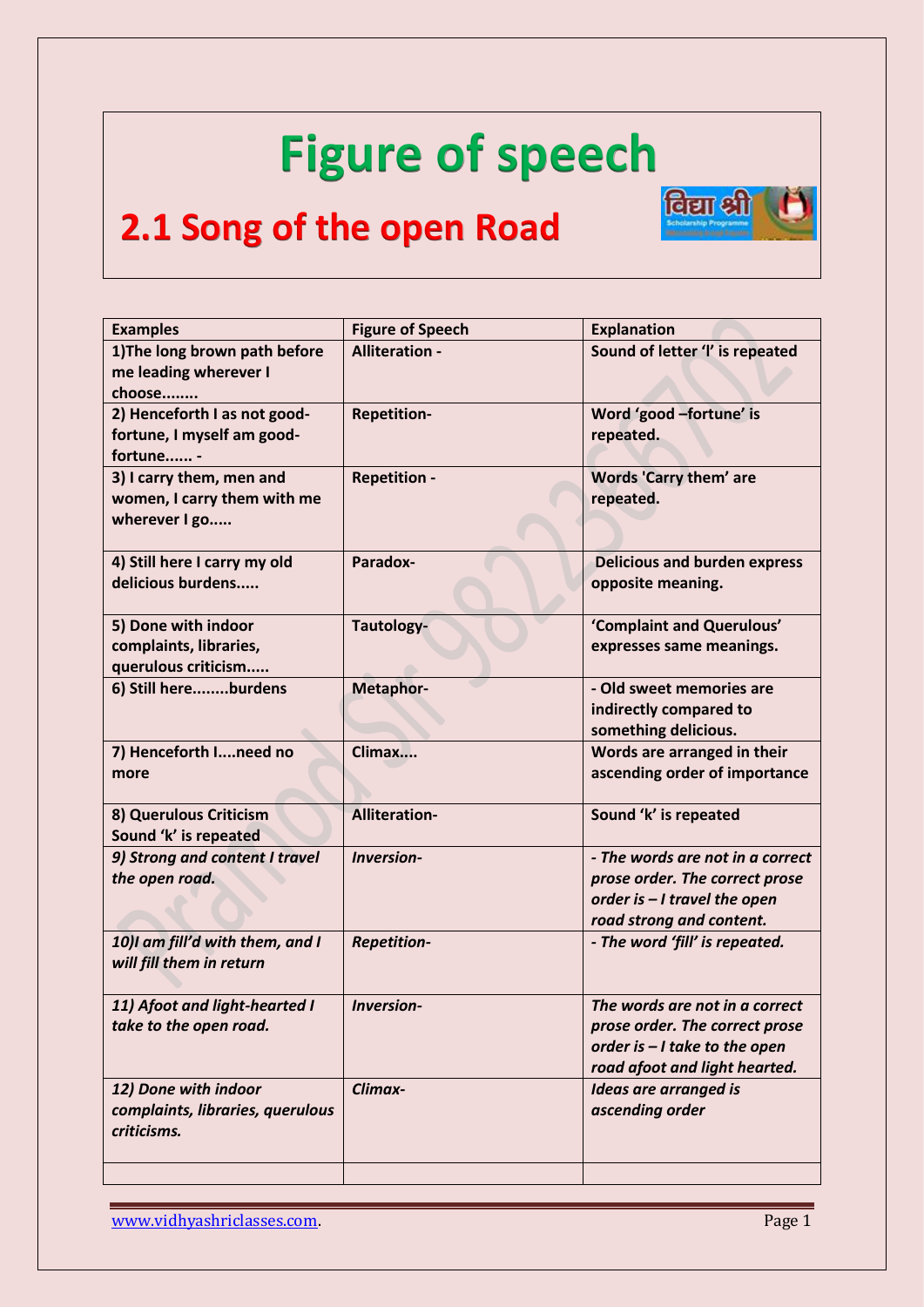| 13) Song of the road -                         | <b>Personification-</b> | <b>Non-living object road is</b><br>shown singing.                                                                                                                                                                                                                      |
|------------------------------------------------|-------------------------|-------------------------------------------------------------------------------------------------------------------------------------------------------------------------------------------------------------------------------------------------------------------------|
| 15) I carry my old delicious<br><b>burdens</b> | <b>Paradox</b>          | <b>Burdens are described as</b><br>delicious. It is absurd.<br>A burden cannot be delicious.<br>The poet has used this<br>combination of words to<br>express that he has many<br>sweet memories of the people<br>and places which he would like<br>to remember forever. |
|                                                |                         |                                                                                                                                                                                                                                                                         |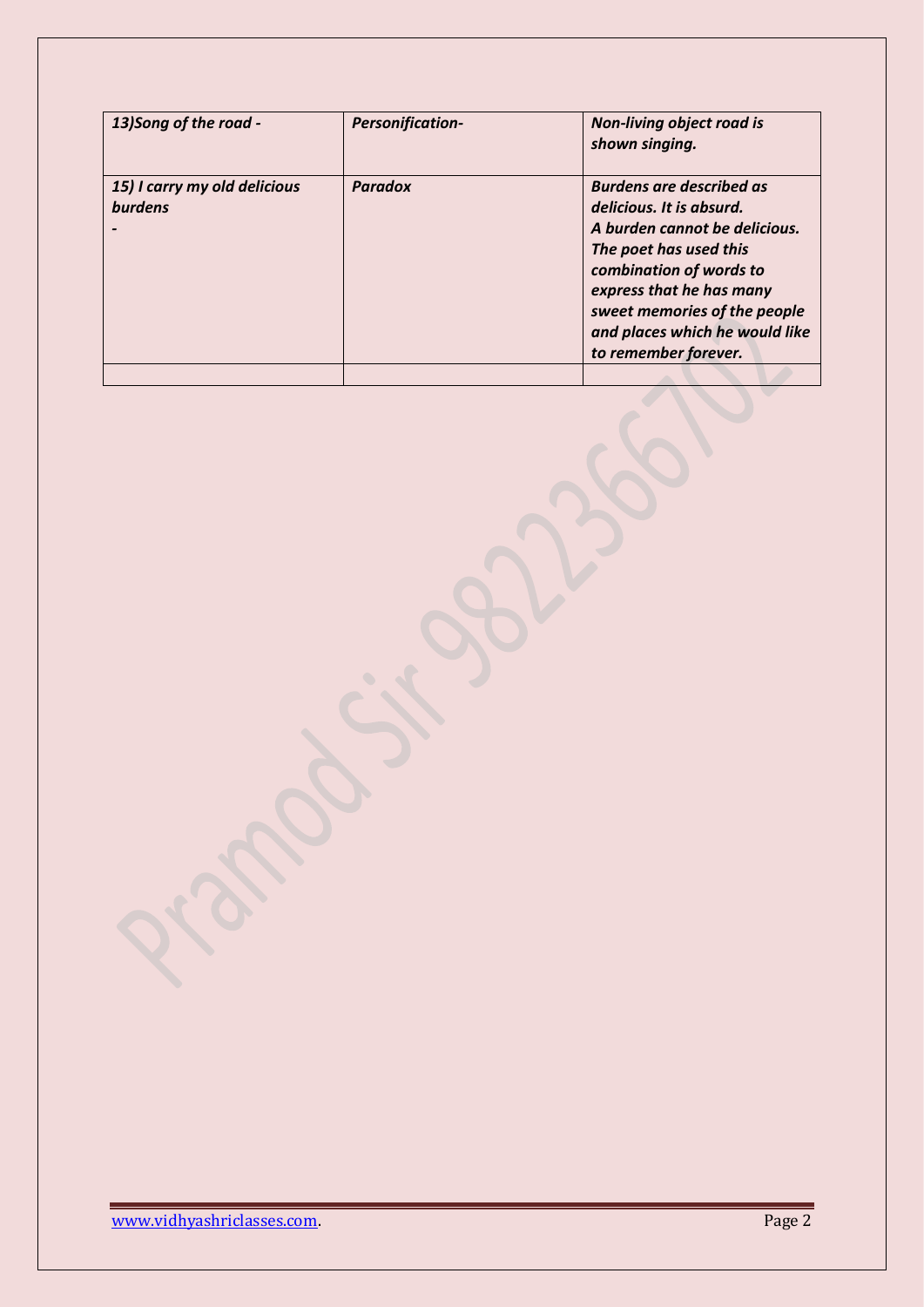# **2.2 Indian Weavers**

| Figure of Speech<br>Example<br>Explanation<br>-The sound of letter 'w' is repeated.<br>Alliteration -<br>1. Weavers, weaving at |  |
|---------------------------------------------------------------------------------------------------------------------------------|--|
|                                                                                                                                 |  |
|                                                                                                                                 |  |
| break of day.                                                                                                                   |  |
| - The words are arranged in the<br>Climax                                                                                       |  |
| ascending order.                                                                                                                |  |
| -The birth (childhood stage of man) is<br>Metaphor-                                                                             |  |
| implicitly compared with a break of day.                                                                                        |  |
| - The sound of letters 'w' and 'g' are<br>Alliteration<br>2. Why do you weave a                                                 |  |
| garment so gay?<br>repeated.                                                                                                    |  |
|                                                                                                                                 |  |
| Interrogation<br>- A question is used for emphasis.                                                                             |  |
| 3. Blue as the wing of a<br>- The words are not in correct order. The<br>Inversion                                              |  |
| halcyon wild.<br>correct word order is $-$ The wing of a                                                                        |  |
| halcyon wild (is) blue.                                                                                                         |  |
| Alliteration -<br>The sound of letter 'w' is repeated                                                                           |  |
| Simile                                                                                                                          |  |
| - The blue coloured cloth is directly                                                                                           |  |
| compared with a wing of wild halcyon.                                                                                           |  |
| Alliteration<br>4. We weave the robes of a<br>- The sound of letter 'w' is repeated.                                            |  |
| new-born child.                                                                                                                 |  |
| Alliteration<br>5. Weavers, weaving at fall<br>- The sound of letter 'w' is repeated.                                           |  |
| of night.                                                                                                                       |  |
| Climax<br>- The words are arranged in the                                                                                       |  |
| ascending order.                                                                                                                |  |
|                                                                                                                                 |  |
| Adulthood (young - the second stage of<br>Metaphor-                                                                             |  |
| man) is implicitly compared with the fall                                                                                       |  |
| of night.                                                                                                                       |  |
|                                                                                                                                 |  |
| 6. Why do you weave a<br>Alliteration -<br>The sound of letter 'w' is repeated.                                                 |  |
| garment so bright?                                                                                                              |  |
|                                                                                                                                 |  |
|                                                                                                                                 |  |
| The question mark is used.<br>Interrogation-                                                                                    |  |
|                                                                                                                                 |  |
| <b>Simile</b><br>7. Like the plumes of a<br>- The garment is directly compared with                                             |  |
| peacock, purple and green.<br>purple & green coloured plumes of                                                                 |  |
| peacock.                                                                                                                        |  |
|                                                                                                                                 |  |
| Anti-climax<br>- The words purple and green are                                                                                 |  |
| arranged in descending order.                                                                                                   |  |
|                                                                                                                                 |  |
| Alliteration<br>- The sound of letter 'p' is repeated.                                                                          |  |
|                                                                                                                                 |  |
| <b>8.</b> We weave the marriage-veils of a<br>Alliteration<br>- The sound of letter 'w' is repeated.                            |  |
| queen.                                                                                                                          |  |
|                                                                                                                                 |  |
|                                                                                                                                 |  |
|                                                                                                                                 |  |
|                                                                                                                                 |  |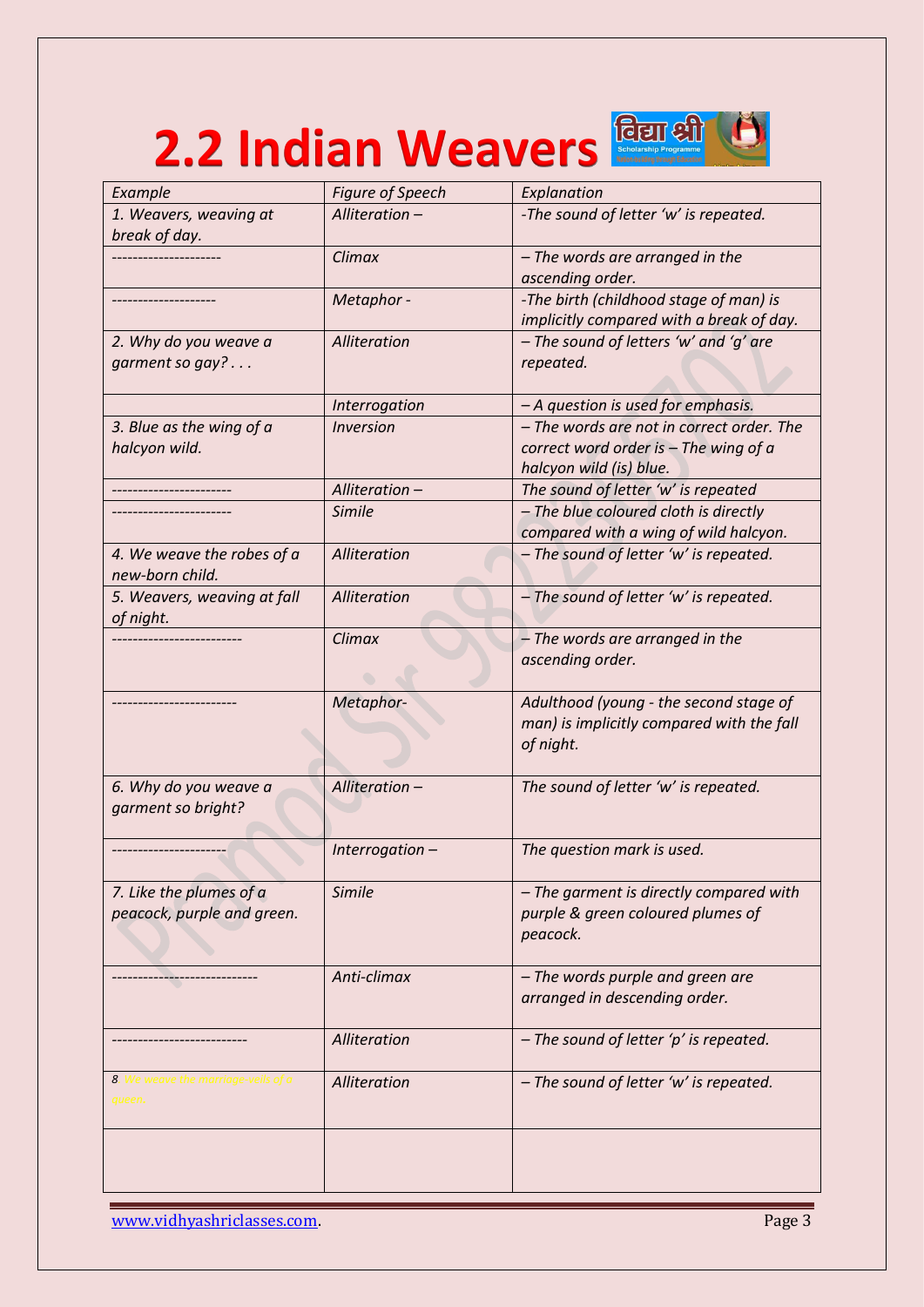| 9. Weavers, weaving solemn<br>and still.                                              | <b>Alliteration</b> | - The sounds of letters 'w' and 's' are<br>repeated.                                                              |
|---------------------------------------------------------------------------------------|---------------------|-------------------------------------------------------------------------------------------------------------------|
|                                                                                       | $Climax -$          | The words 'weavers' and 'weaving' are<br>arranged in the ascending order.                                         |
|                                                                                       | Paradox             | - The line is meaningless / absurd as one<br>cannot carry the work of weaving being<br>still.                     |
|                                                                                       | Anti-climax         | - The words 'solemn' and 'still' are<br>arranged in descending order.                                             |
|                                                                                       | Tautology           | - The words 'solemn' and 'still' are similar<br>in meaning.                                                       |
| 10. What do you weave in<br>the moonlight chill?                                      | Interrogation       | - A question is used for emphasis.                                                                                |
|                                                                                       | Inversion           | - The words are not in correct order. The<br>correct word order is - What do you<br>weave in the chill moonlight? |
|                                                                                       | Alliteration        | - The sound of letter 'w' is repeated.                                                                            |
|                                                                                       | Metaphor            | - death (old age - the third and last stage<br>of man's life) is implicitly compared with<br>moonlight            |
| 11. White as a feather and<br>white as a cloud.                                       | Repetition          | - The words 'white' and 'as' are repeated.                                                                        |
|                                                                                       | Simile              | - The garment is directly compared with<br>a feather and a cloud.                                                 |
| 12. We weave a dead man's<br>funeral shroud.                                          | Alliteration        | - The sound of letter 'w' is repeated.                                                                            |
| 13) White as a feather and<br>as a cloud,<br>We weave a dead man's<br>funeral shroud. | Simile-             | funeral shroud is directly compared with a<br>feather and a cloud.                                                |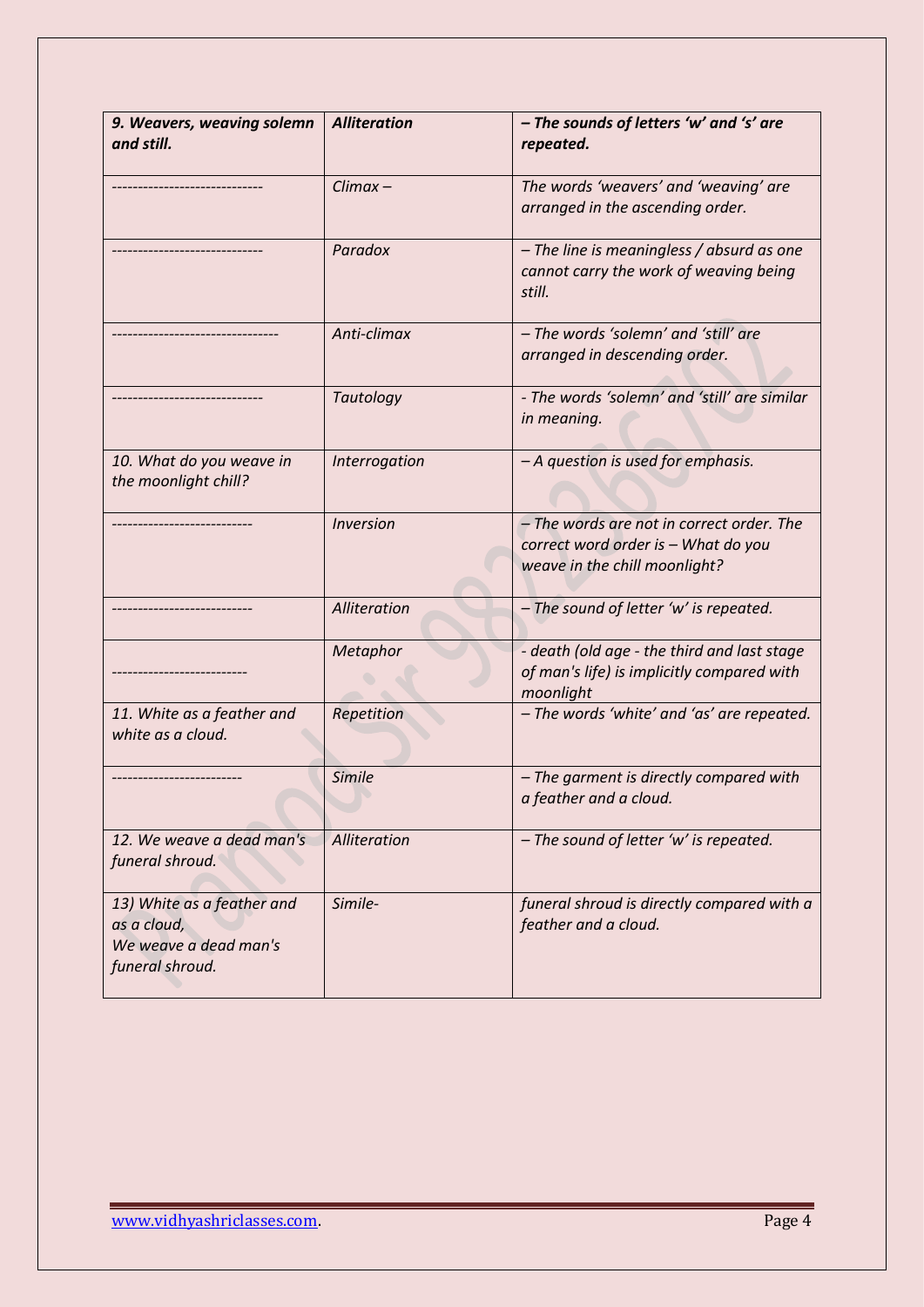| has successfully completed the<br>life. The life cycle is<br>आयुष्याचे<br>Foundation TESOL Certification Course<br>on the 12th day of March in the year 2018.<br>befittingly depicted from the<br>work of weavers.<br>It reminds a Classic Marathi<br>song- | <b>Theme</b><br>The poem 'Indian Weavers'<br>highlights the craft and skill<br>of Indian weavers. The<br>poetess has very nicely<br>presented three phases of | 'एक धागा सुखाचा,<br>शंभर धागे दुःखाचे.<br>जरतारी हे वस्त्र<br>मानवा, तुझिया | Certificate In<br>English Language Teart<br><b>TEFL/TESOL Teacher Training</b><br>Teaching English as a Foreign Language<br>Teaching English to Speakers of Other Languages<br>This is to certify that<br><b>PRAMOD KRUSHNARAO DERE</b> |
|-------------------------------------------------------------------------------------------------------------------------------------------------------------------------------------------------------------------------------------------------------------|---------------------------------------------------------------------------------------------------------------------------------------------------------------|-----------------------------------------------------------------------------|-----------------------------------------------------------------------------------------------------------------------------------------------------------------------------------------------------------------------------------------|
|-------------------------------------------------------------------------------------------------------------------------------------------------------------------------------------------------------------------------------------------------------------|---------------------------------------------------------------------------------------------------------------------------------------------------------------|-----------------------------------------------------------------------------|-----------------------------------------------------------------------------------------------------------------------------------------------------------------------------------------------------------------------------------------|

21st Century Education

## Vidhyashri Coaching Institute

www.vidhyashriclasses.com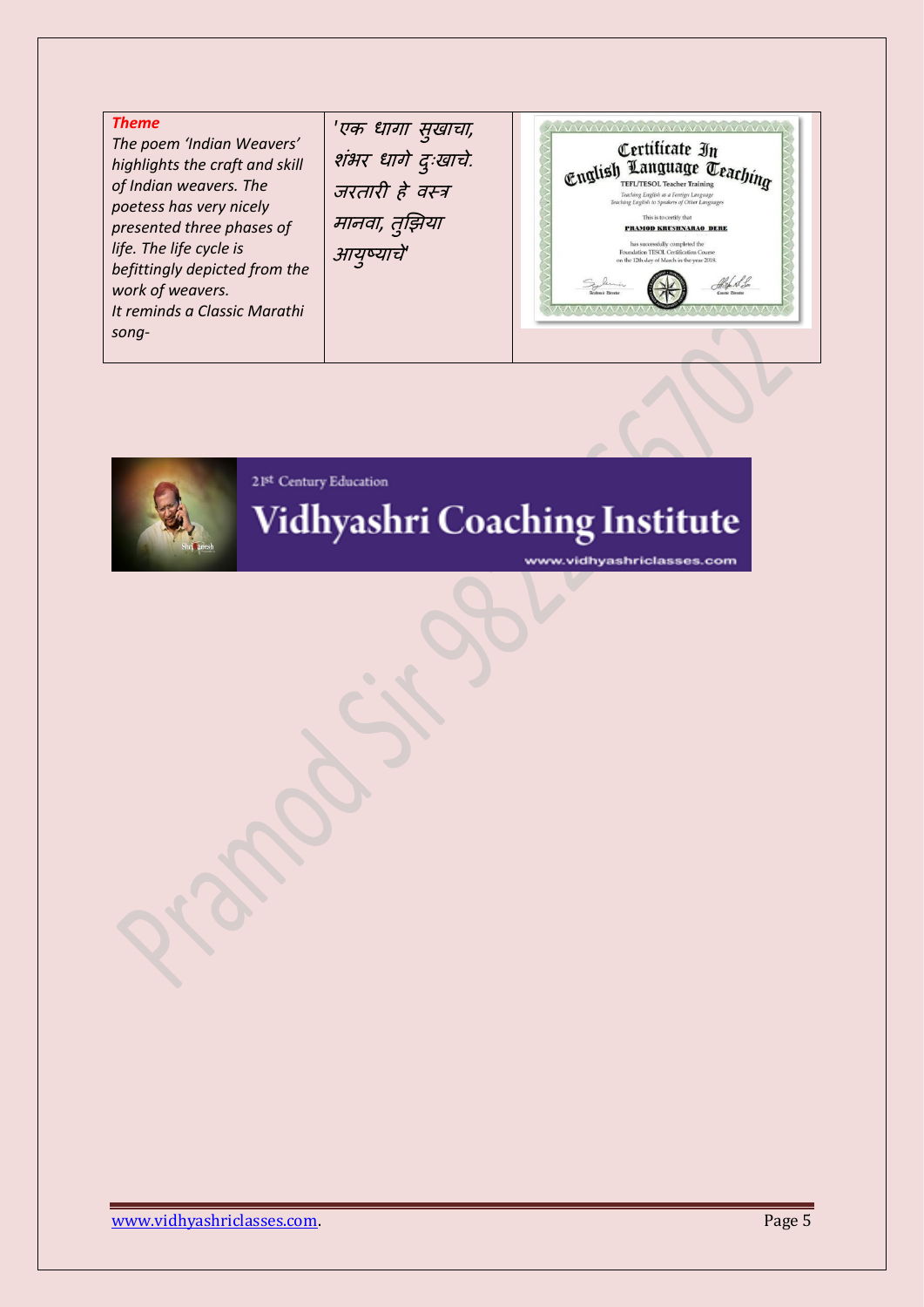# **2.3 The Inchcape Rock**

#### **Figures of Speech - (Stanza 01 to 04 )**

| Example                                           | Figure of Speech  | Explanation                                                                                |
|---------------------------------------------------|-------------------|--------------------------------------------------------------------------------------------|
| 1) No stir in the air, no stir in the<br>sea      | Repetition        | - The word 'no stir' is repeated.                                                          |
|                                                   | Alliteration      | - The sound of letters 'n' & 's' are repeated.                                             |
| 2) The ship was still as she could<br>be          | Personification   | The ship is personified.                                                                   |
|                                                   | Alliteration -    | The sound of letter 'sh' is repeated.                                                      |
| 3) Her sails from heaven received<br>no motion    | Alliteration      | - The sound of letter 'h' is repeated.                                                     |
|                                                   | Personification   | - The ship is personified.                                                                 |
|                                                   | Inversion -       | The word order is changed. The correct order-<br>Her sails received no motion from heaven. |
| 4) Her keel was steady in the<br>ocean.           | Personification   | - The ship is personified.                                                                 |
| 5) So little they rose, so little they<br>fell    | Repetition        | - The word 'little' is repeated.                                                           |
|                                                   | Antithesis        | - Opposite words (rose and fell) are used.                                                 |
|                                                   | Anti-climax       | -The words are arranged in descending order.                                               |
|                                                   | Personification - | The waves are personified.                                                                 |
| 6) On a buoy in the storm it<br>floated and swung | <b>Inversion</b>  | - The word order is changed.<br>It floated and swung on a buoy in the storm.               |
|                                                   | Alliteration      | - The sound of letter 's' is repeated.                                                     |
| 7) And over the waves its<br>warning rung.        | Alliteration      | - The sound 'w' is repeated.                                                               |
|                                                   | Personification   | - The waves are personified.                                                               |
| 8) When the Rock was hid by the                   | Alliteration      | -The sound of letter 's' is repeated.                                                      |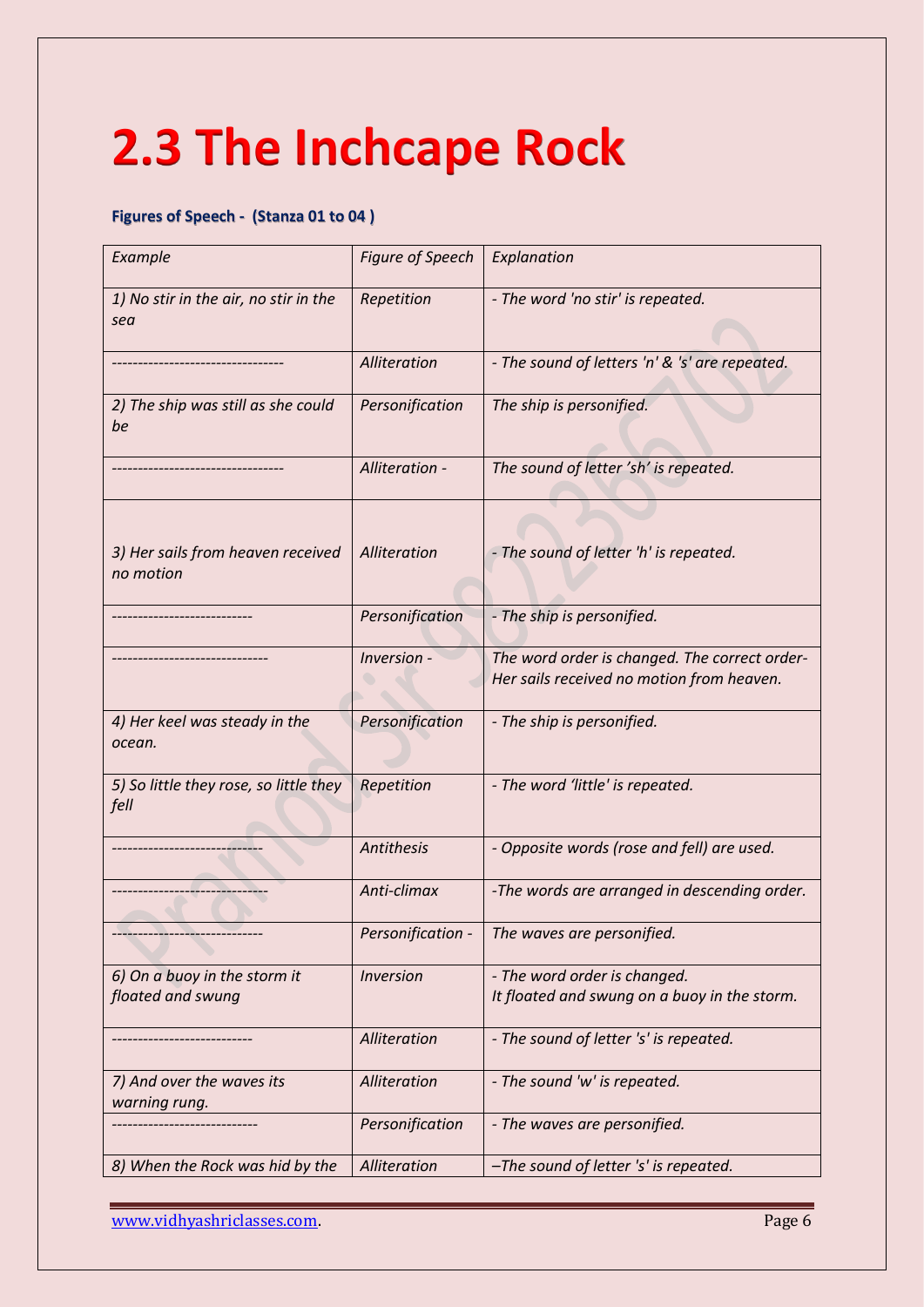| surge's swell                                        |                  |                                                                                                         |
|------------------------------------------------------|------------------|---------------------------------------------------------------------------------------------------------|
|                                                      | Personification  | - The rock is personified.                                                                              |
| 1) The sun in heaven was shining<br>gay.             | <b>Inversion</b> | -The words are not in a correct order. The line<br>should be as - The sun was shining gay in<br>heaven. |
| 2) The sea-birds scream'd as they<br>wheel's around. | Alliteration     | - The sound of letter 's' is repeated.                                                                  |
| 3) It made him whistle, it made<br>him sing.         | Repetition-      | The words 'it made him' repeated.                                                                       |
|                                                      | Anaphora         | - It made him these words are repeated at the<br>beginning of the line.                                 |
| <b>Figures of Speech</b><br>(Stanza 09 to 12)        |                  |                                                                                                         |
| <b>Example</b>                                       |                  |                                                                                                         |
| 1) The boat is lower'd, the<br>boatmen row.          | Climax           | - The words are arranged in the ascending<br>order                                                      |
|                                                      | Alliteration     | - The sound of letter 'b' is repeated.                                                                  |
| 2) And to the Inchcape Rock they<br>$g$ o            | Inversion -      | The word order is changed. The correct order-<br>And they go to the Inchcape Rock.                      |
|                                                      | Alliteration     | - The sound of letters 'th' is repeated.                                                                |
| 3) Sir Ralph bent over from the<br>boat.             | Alliteration     | - The sound 'b' is repeated.                                                                            |
| 4) And he cut the Bell from the<br>Inchcape float.   | Alliteration     | $-$ The sound 'f' is repeated.                                                                          |
| 5) Down sunk the Bell with a<br>gurgling sound.      | Onomatopoeia     | - The word follows the sound.                                                                           |
| 6) The bubbles rose and burst<br>around.             | Onomatopoeia     | - The word follows the sound.                                                                           |
|                                                      | Alliteration     | - The sound of letter 'b' is repeated.                                                                  |
|                                                      | Climax           | - The words are arranged ascending order.                                                               |
|                                                      |                  |                                                                                                         |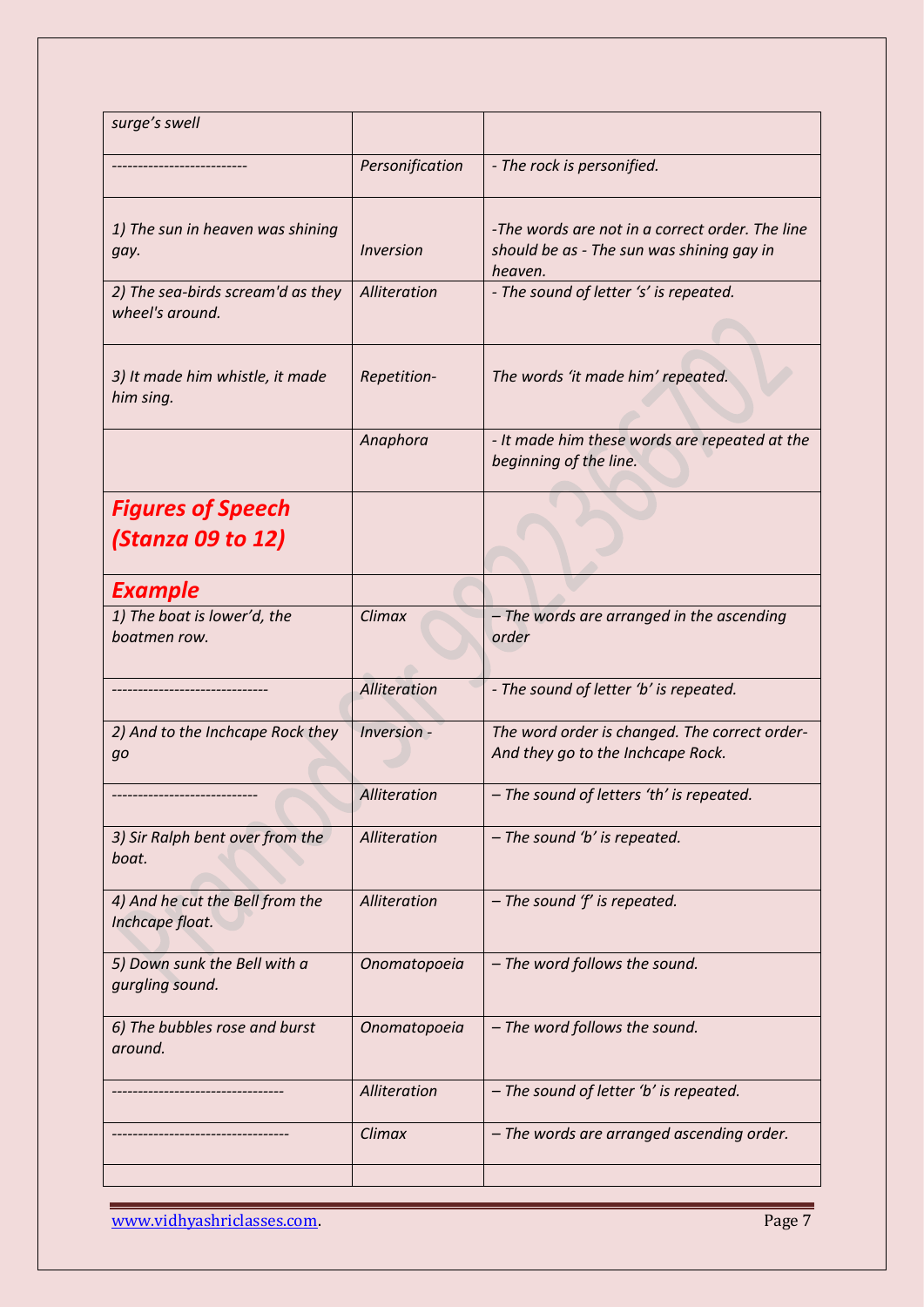| <b>Figures of Speech - (Stanza</b><br>13 to 17)      |                               |                                                                                                   |
|------------------------------------------------------|-------------------------------|---------------------------------------------------------------------------------------------------|
| 1) On the deck the Rover takes<br>his stand,         | <b>Inversion</b>              | - The word order is changed. The correct<br>word order- The Rover takes his stand on the<br>deck. |
| 2) For there is the dawn of rising<br>Moon.'         | Paradox                       | - The line is absurd.                                                                             |
| 3) 'Canst hear', said one,<br>'breakers roar?'       | Interrogation                 | - The question mark is used here.                                                                 |
| 4) For me thinks we should be<br>near the shore.     | Alliteration                  | - The sound of letter 's' is repeated.                                                            |
| 5) Now where we are I cannot<br>tell.                | <b>Inversion</b>              | - The word order is changed. The correct word<br>order-I cannot tell where we are now             |
| 6) Till the vessel strikes with a<br>shivering shock | Alliteration                  | - The sound of letter 's' is repeated.                                                            |
|                                                      | <b>Transferred</b><br>Epithet | - The adjective 'shivering' transferred from<br>human to shock.                                   |
|                                                      | Personification               | - The word shock is personified.                                                                  |
| 7) O Christ! it is the Inchcape<br>Rock!             | Apostrophe                    | - One of the rovers is addressing to god.                                                         |
|                                                      | Exclamation                   | - exclamatory mark is used.                                                                       |
| 8) The waves rush in every side                      | Personification               | - The waves are personified.                                                                      |
| 9) But even in his dying fear                        | <b>Transferred</b><br>Epithet | - The adjective dying is transferred from<br>human to fear.                                       |
|                                                      | Personification               | - The fear is personified                                                                         |
| 10) A sound as if with the<br><b>Inchcape Bell</b>   | <b>Simile</b>                 | - The sound of sinking ship is directly<br>compared with sound of sinking the Inchcape<br>Bell.   |

21st Century Education

Vidhyashri Coaching Institute

www.vidhyashriclasses.com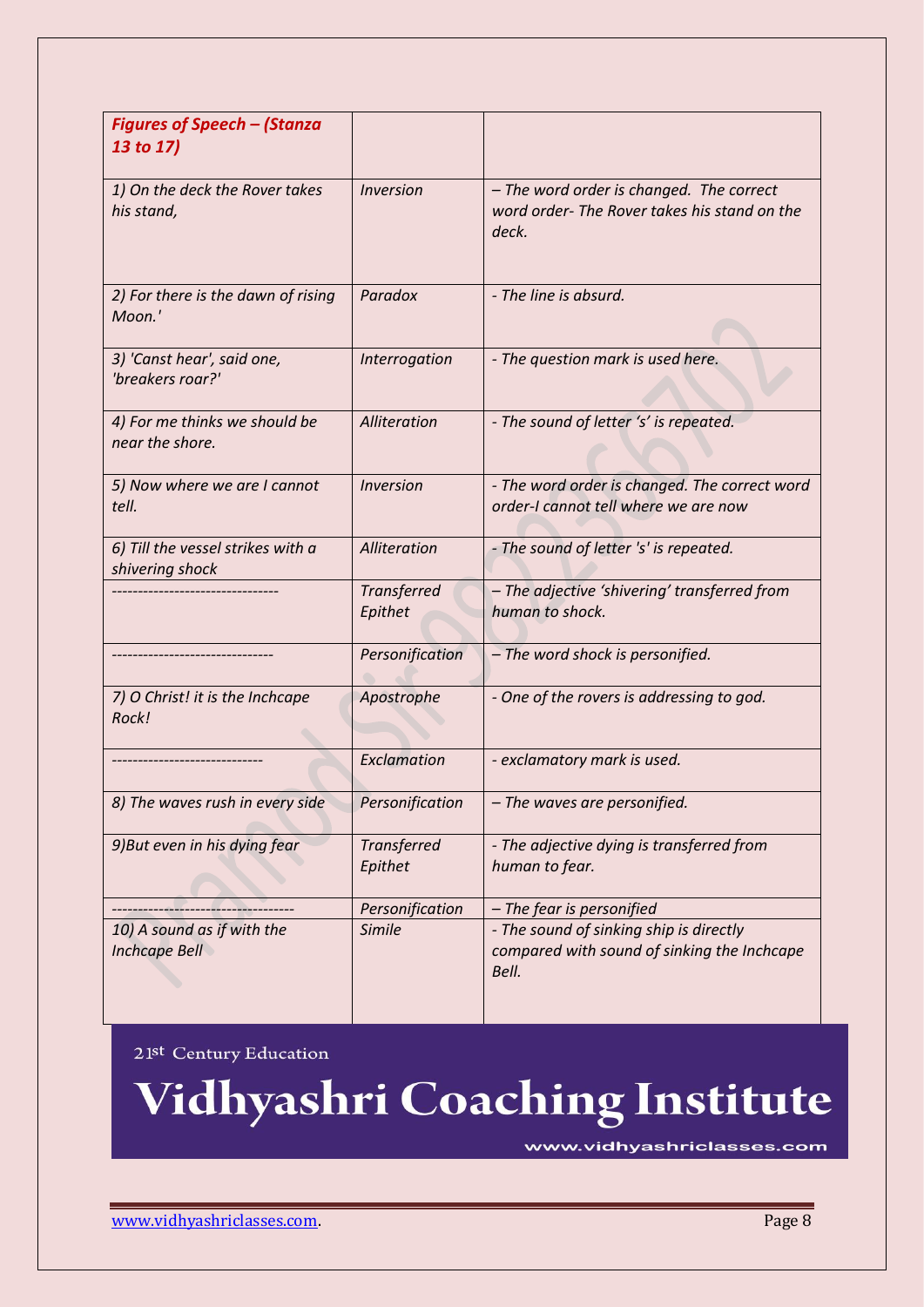### **2.4 Have You Earned Your Tomorrow**

| 1) Is anybody happier because you<br>passed his way?                   | Interrogation                  | - A question is asked for emphasis.                             |
|------------------------------------------------------------------------|--------------------------------|-----------------------------------------------------------------|
|                                                                        | Alliteration                   | - The sound of letter of letter 'h' is repeated.                |
| 2) Does anyone remember that you<br>spoke to him today?                | Interrogation                  | - A question is asked for emphasis.                             |
|                                                                        | Alliteration                   | - The sound of letter 't' is repeated                           |
| 3) This day is almost over, and its<br>toiling time is through.        | Alliteration                   | - The sound of letter 't' is repeated                           |
| 4) Is there anyone to utter now a kindly<br>word of you?               | Interrogation                  | - A question is asked for emphasis.                             |
|                                                                        | <i><u><b>Inversion</b></u></i> | - The word order is changed.                                    |
| 5) Did you give a cheerful greeting to<br>the friend who came along?   | Interrogation                  | - A question is asked for emphasis.                             |
|                                                                        | Alliteration                   | - The sound of letter 'g' is repeated.                          |
| 6) Or a churlish sort of "Howdy" and<br>then vanish in the throng?     | Interrogation                  | - A question is asked for emphasis.                             |
| 7) Were you selfish pure and simple as<br>you rushed along the way.    | Alliteration                   | - The sound of letters 's' and 'w' are repeated.                |
|                                                                        | Oxymoron                       | - 'Selfish pure' opposite words are placed together.            |
|                                                                        | Paradox                        | -'selfish pure and simple' the expression seems<br>meaningless. |
| 8) Or is someone mighty grateful for a<br>deed you did today?          | Alliteration                   | - The sound of letter 'd' repeated.                             |
|                                                                        | Interrogation                  | - A question is asked for emphasis                              |
| 9) Is a single heart rejoicing over what<br>you did or said            | Alliteration                   | - The sound of letter 's' repeated.                             |
|                                                                        | Synecdoche-                    | The part (heart) refers to a whole (a person).                  |
| 10) Does a man whose hopes were<br>fading now with courage look ahead? | Interrogation                  | - A question is asked for emphasis.                             |
|                                                                        |                                |                                                                 |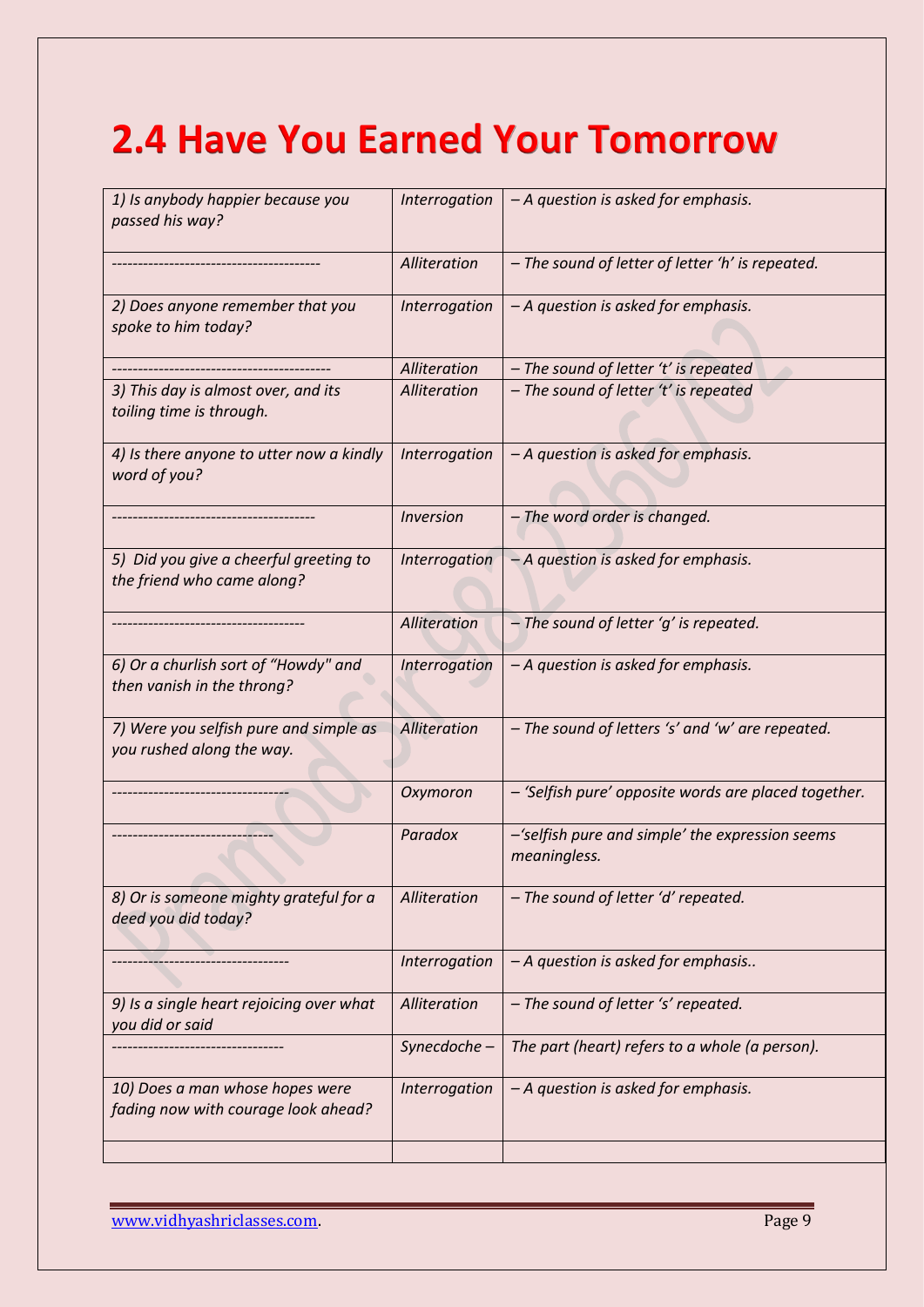#### *Father Return Home*

| <b>Example</b>                                                 |                           |                                                                                                                                                                                                           |
|----------------------------------------------------------------|---------------------------|-----------------------------------------------------------------------------------------------------------------------------------------------------------------------------------------------------------|
| 1) My father travels the late evening<br>train                 | Alliteration              | In this line't' sound is repeated.<br>$\overline{\phantom{a}}$                                                                                                                                            |
| 2) Standing among silent commuters in<br>the yellow light      | Alliteration              | In this line's' sound is repeated.<br>$\overline{\phantom{a}}$<br>So this figure of speech based on 'sound<br>$\overline{\phantom{a}}$                                                                    |
| 3) Suburbs slide past his unseeing<br>eyes                     | Alliteration              | In this line's' sound is repeated.<br>$\overline{\phantom{a}}$<br>So this figure of speech based on 'sound.'                                                                                              |
| Stained with mud and his bag<br>4)<br>stuffed with books       | Alliteration              | In this line's & b' sounds are repeated.<br>$\overline{\phantom{a}}$<br>So this figure of speech based on 'sound.'                                                                                        |
| 5) Fade homeward through the<br>humid monsoon night.           | Alliteration              | In this line 'h' sound is repeated.<br>$\overline{\phantom{a}}$<br>So this figure of speech based on 'sound.'<br>-                                                                                        |
| 6) Like a word dropped from a long<br>sentence.                | Alliteration              | In this line 'I' sound is repeated.<br>$\overline{\phantom{a}}$<br>So this figure of speech based on 'sound.'                                                                                             |
| 7) Crosses the railway line, enters the<br>lane                | Alliteration              | In this line 'I' sound is repeated.<br>So this figure of speech based on 'sound.                                                                                                                          |
| Man's estrangement from a man-<br>8)<br>made world.            | Alliteration              | In this line 'm' sound is repeated.<br>So this figure of speech based on 'sound.'                                                                                                                         |
| 9) Of nomads entering a<br>subcontinent through a narrow pass. | Alliteration<br>Inversion | In this line 'n' sound is repeated.<br>$\overline{\phantom{a}}$<br>So this figure of speech based on 'sound.'                                                                                             |
| Part 2                                                         |                           |                                                                                                                                                                                                           |
| 1) Stained with mud and his bag<br>stuffed with books          | Inversion                 | Element order is changed for poetic impact<br>$\overline{\phantom{a}}$<br>Correct order is -<br>His bag stuffed with books and stained with<br>mud.<br>So this figure of speech based on<br>construction. |
| 2) Home again, I see him drinking<br>weak tea                  | Inversion                 | Element order is changed for poetic impact<br>Correct order is -<br>I see him drinking weak tea, home again.<br>So this figure of speech based on<br>$\overline{\phantom{a}}$<br>construction.            |
| 3) Coming out he trembles at the<br>sink,                      | Inversion                 | Element order is changed for poetic impact<br>Correct order is -<br>He trembles coming out at the sink.<br>So this figure of speech based on<br>construction.                                             |
| Like a word dropped form a long<br>4)                          | Simile                    |                                                                                                                                                                                                           |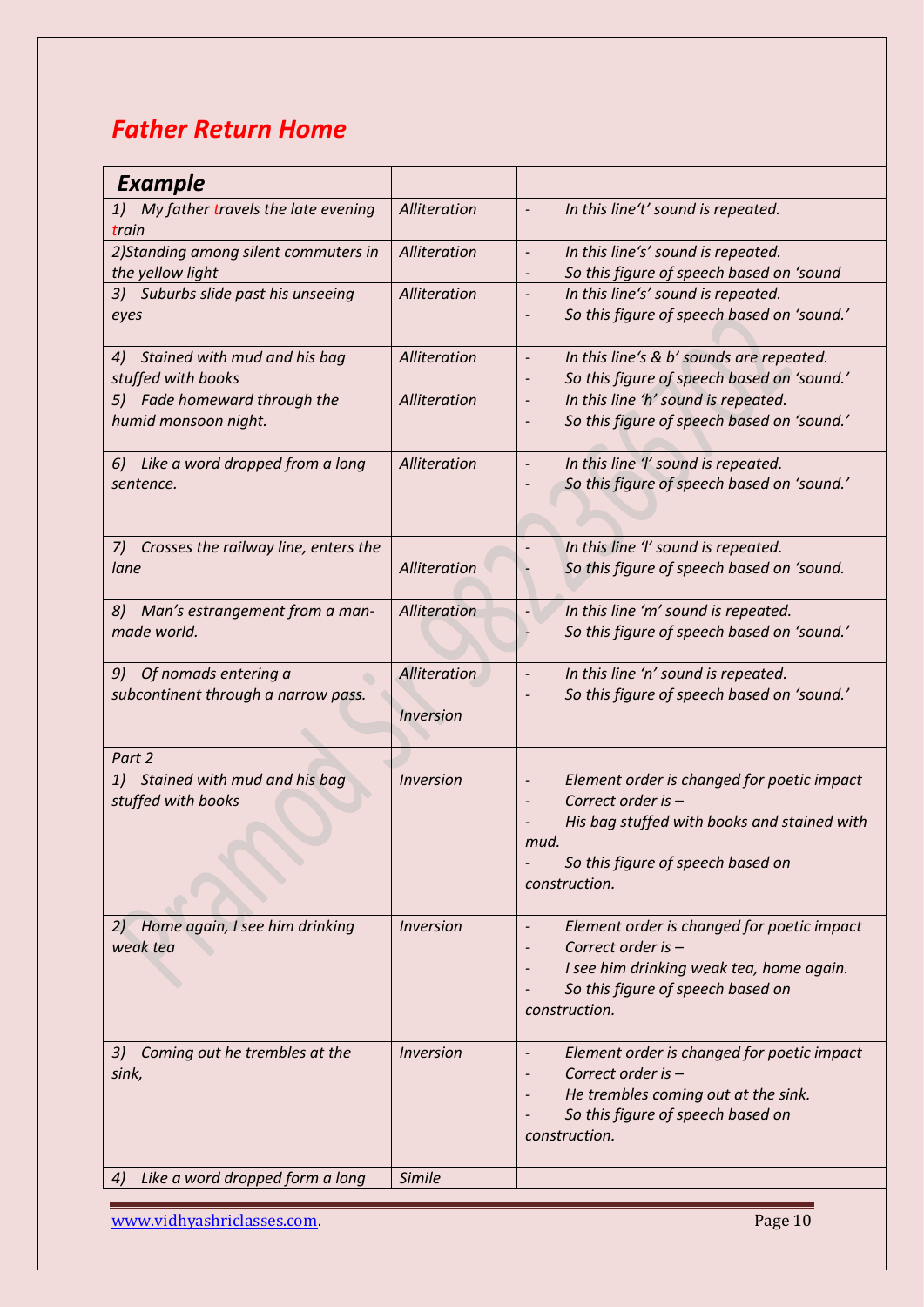| sentence                                                                                                  |                               |                                                                                                                                                                                    |
|-----------------------------------------------------------------------------------------------------------|-------------------------------|------------------------------------------------------------------------------------------------------------------------------------------------------------------------------------|
| 5) The cold water running over his<br>brown hands,                                                        | Personification               | In this line the word 'running' is the human<br>$\omega_{\rm{max}}$<br>quality shown in cold water.<br>So this figure of speech based on<br>'Imagination.'                         |
| 6) Home again, I see him drinking<br>weak tea.                                                            | Personification               | In this line the word 'weak' is the human<br>$\omega_{\rm{max}}$<br>quality shown in tea.<br>So this figure of speech based on<br>'Imagination.'                                   |
| 7) He hurries across the length of the<br>grey platform.<br>Crosses the railway line, enters the<br>lane. | Climax                        | In these lines ideas are arranged in<br>$\overline{\phantom{a}}$<br>ascending order.<br>So this figure of speech based on 'difference<br>or contrast'.                             |
| 8) Listening to the static on the radio,<br>dreaming.                                                     | Onomatopoeia                  | In this line the word 'static' brings out the<br>$\sim 10$<br>sound by the radio.<br>So this figure of speech based on 'sound'.                                                    |
| 9) I see him drinking weak tea,<br>eating a stale chapati                                                 | Synecdoche                    | In this line the part 'stale chapati' stands for<br>$\overline{\phantom{a}}$<br>the food. (whole)<br>So this figure of speech based on<br>'association'                            |
| 10) Fade homeward through the<br>humid monsoon night'.                                                    | <b>Transferred</b><br>Epithet | In this line an epithet (adjective) 'humid' is<br>$\qquad \qquad \blacksquare$<br>transferred from the weather to the night.<br>So this figure of speech based on<br>'association' |
| Suburbs slide past his unseeing<br>11)<br>eyes                                                            | <b>Transferred</b><br>Epithet | In this line an epithet (adjective) 'unseeing'<br>is transferred from person to eyes.<br>So this figure of speech based on<br>'association                                         |
| Home again, I see him drinking<br><b>12)</b><br>weak tea.                                                 | <b>Transferred</b><br>Epithet | - In this line an epithet (adjective) 'weak' is transferred<br>from person to tea.<br>So this figure of speech based on<br>'association'                                           |
|                                                                                                           |                               |                                                                                                                                                                                    |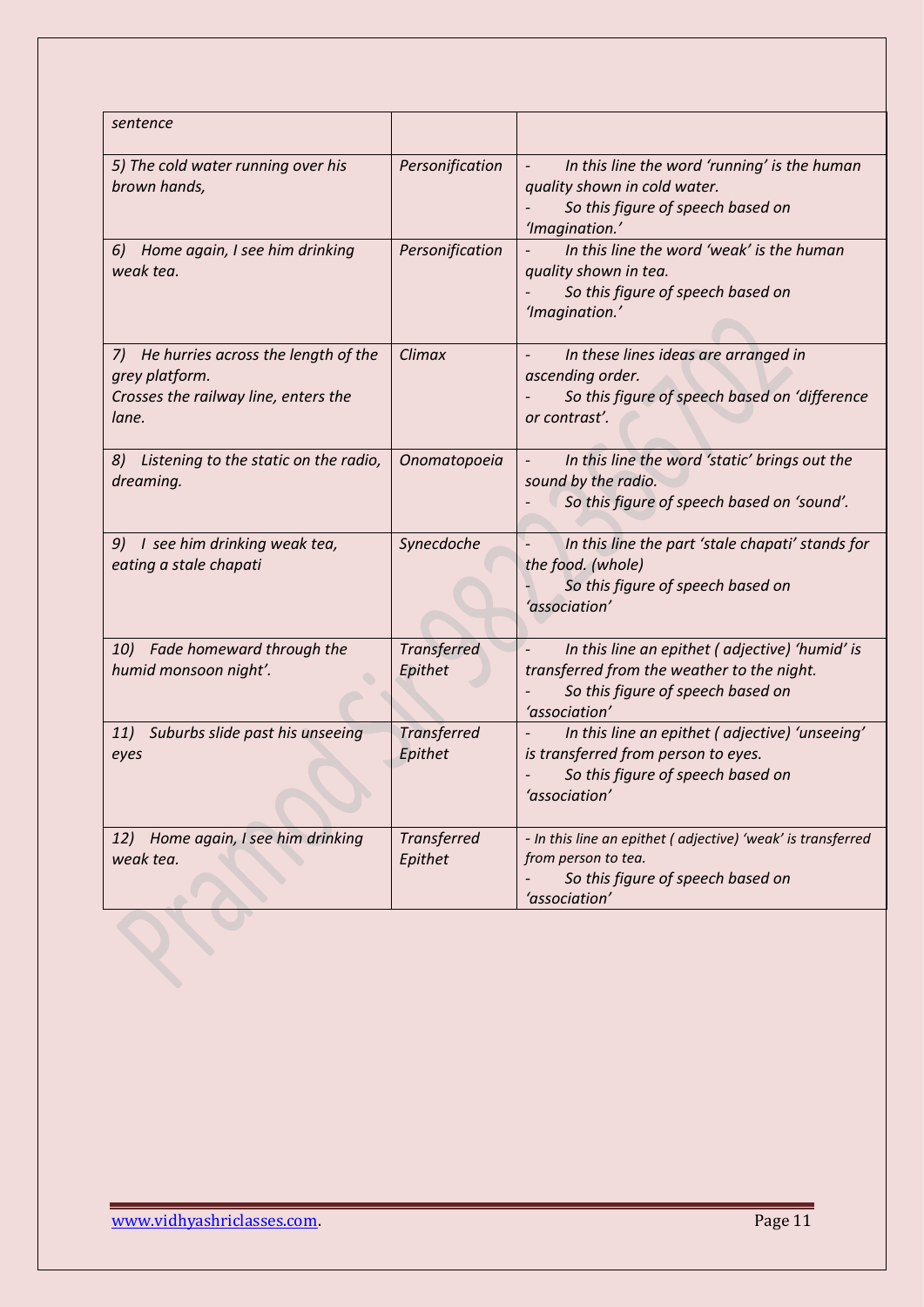### *2.6 Money*

| For many a false man as a friend<br>1)          | Alliteration | In this line 'f' sound is repeated.<br>So this figure of speech based on<br>'sound.'                                       |
|-------------------------------------------------|--------------|----------------------------------------------------------------------------------------------------------------------------|
| 2) Came knocking all day at my<br>door.         | Alliteration | In this line 'd' sound is repeated.<br>So this figure of speech based on<br>'sound.'                                       |
| Because a man is dead; I dared<br>3)            | Alliteration | In this line'd' sound is repeated.<br>$\blacksquare$<br>So this figure of speech based on<br>'sound.'                      |
| 4) Not speak to let this false world<br>know.   | Alliteration | In this line'n' sound is reated.<br>So this figure of speech based on<br>'sound.                                           |
| 5) And how their wives do hum like<br>bees      | Alliteration | In this line'h' sound is repeated.<br>So this figure of speech based on<br>'sound.'                                        |
| Poor men, think I, need not go<br>6)<br>$\mu$   | Alliteration | In this line'n' sound is repeated.<br>So this figure of speech based on<br>'sound.'                                        |
| 7) So much as rich men should<br>come down      | Alliteration | In this line'm' sound is repeated.<br>$\overline{\phantom{a}}$<br>So this figure of speech based on<br>'sound.             |
| 8) But now I have no money, O!                  | Alliteration | In this line'n' sound is repeated.<br>$\omega_{\rm{max}}$<br>So this figure of speech based on<br>'sound.'                 |
| My friends are real, through very<br>9)<br>few. | Alliteration | In this line'f' sound is repeated.<br>$\sim 100$<br>So this figure of speech based on<br>'sound.                           |
| When I had money, money, O!<br>10)              | Repetition   | In this line the word 'money' is<br>repeated.<br>So this figure of speech based on<br>'construction.'                      |
| 11) And how their wives do hum<br>like bees     | Onomatopoeia | In this line the word 'hum' brings out<br>the sound by bees.<br>So this figure of speech based on<br>'sound'               |
| Then felt I like a child that holds<br>12)      | Simile       | In this line 'poet himself' is directly<br>compared with a 'child'.<br>So this figure of speech based on<br>'Resemblance.' |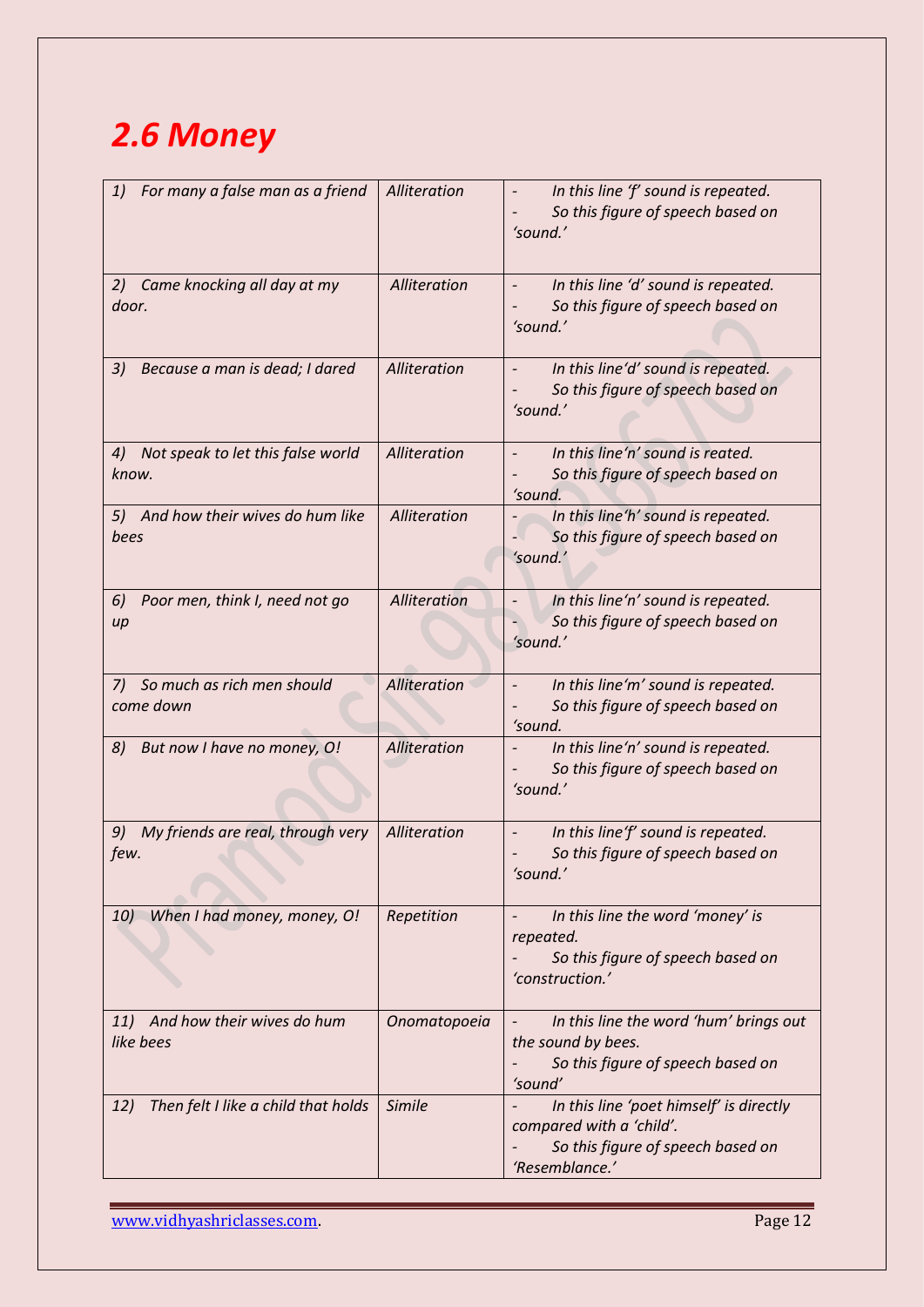| 13) And now their wives do hum<br>like bees                                             | Simile                         | In this line 'humming of wives' is<br>$\mathbf{L}^{\text{max}}$<br>directly compared with 'humming of bees'.<br>So this figure of speech based on<br>'Resemblance.                             |
|-----------------------------------------------------------------------------------------|--------------------------------|------------------------------------------------------------------------------------------------------------------------------------------------------------------------------------------------|
| Then felt I like a child that holds<br>14)                                              | Inversion                      | Element order is changed for poetic<br>impact<br>Correct order is -<br>Then I felt like a child that holds.<br>So this figure of speech based on<br>construction.                              |
| 15) Much have I thought of life,<br>and seen                                            | <i><u><b>Inversion</b></u></i> | Element order is changed for poetic<br>$\overline{\phantom{a}}$<br>impact<br>Correct order is -<br>I have thought much of life and seen.<br>So this figure of speech based on<br>construction. |
| A trumpet that he must not<br>16)<br>blow                                               | <b>Inversion</b>               | Element order is changed for poetic<br>$\overline{\phantom{0}}$<br>impact<br>Correct order is -<br>That he must not blow a trumpet.<br>So this figure of speech based on<br>construction       |
| 17)<br>Because a man is dead; I dared                                                   | Inversion                      | Element order is changed for poetic<br>impact<br>Correct order is -<br>I dared because a man is dead-<br>So this figure of speech based on<br>construction.                                    |
| 18)<br>Poor men, think I, need not go<br>up                                             | <b>Inversion</b>               | Element order is changed for poetic<br>impact<br>Correct order is -<br>I think, poor men, need not go up.<br>So this figure of speech based on<br>construction.                                |
| 19)<br>So, when I hear these poor<br>ones laugh,<br>And see the rich ones coldly frown  | Antithesis                     | - In these lines two opposite words (poor<br>ones x rich ones),<br>(laugh x frown) are<br>used.<br>So this figure of speech based on<br>'difference or contrast.'                              |
| Poor men. Think I, need not go<br>20)<br>up<br>So much as rich men should come<br>down. | <b>Antithesis</b>              | In these lines two opposite words (poor<br>men x rich men),<br>$(up x down)$ are<br>used.<br>- So this figure of speech based on<br>'difference or contrast.'                                  |